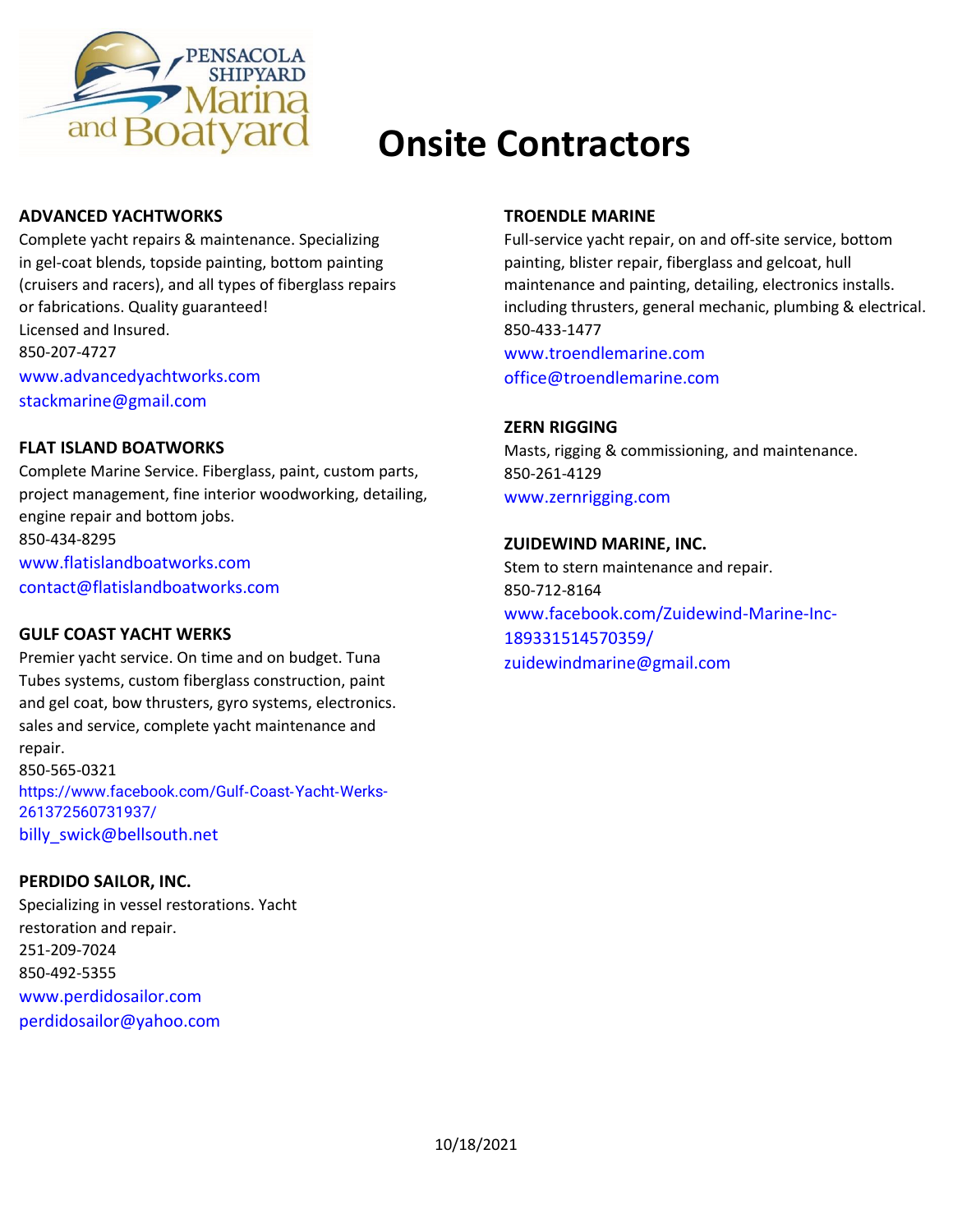**A1 YACHT RESTORATION** Fiberglass & Gelcoat repairs. Detailing & Painting Licensed and Insured. 850-281-6105

**ALBATROSS DIVERS** Diving Services & Underwater, Vessel Management 850-696-2828 [www.albatrossdivers.com](http://www.albatrossdivers.com/) [albatrossdivers@live.com](mailto:albatrossdivers@live.com)

**ALL SYSTEMS MARINE** Volvo Penta Dealer, Diesel repair, generator repair 228-218-7963 allsystemsmarine@yahoo.com

**AMERICAN CLEAN FUEL** Fuel tank cleaning, fuel polishing, boat detailing 251-979-7530 [www.americancleanfuel.net](http://www.americancleanfuel.net/) americancleanfuel2@gmail.com

**BAY TOOL & MACHINE** General machine work. 850-456-3565 [annola@live.com](mailto:annola@live.com)

**BGS MARINE SALES** Outboard and electrical repair 850-438-5934 [www.bgsmarinesales.com](http://www.bgsmarinesales.com/) jennifer@bgsmarinesales.com

**CHARLIE'S DIESEL AND MARINE** 251-987-5258 [charliesdiesel@gulfket.com](mailto:charliesdiesel@gulfket.com)

### **COASTAL CANVAS OF PENSACOLA**

Custom marine canvas work. 850-466-5086 coastalcanvaspns@gmail.com **COTE MARINE**

Marine electrical & corrosion control, consulting, and lightening prevention 850-880-6441 [www.cotemarine.net](http://www.cotemarine.net/) cotemarine@att.net

**D & D WELDING** Custom welding fabrication and repair. 850-438-9011 jill@ddweldinginc.com

**DANNY HAND BOTTOM CLEANING** Bottom cleaning and propeller removal**.** 850-384-9742

**DESTANTIS MARINE**  Diesel mechanics. Offers all parts & full mechanical services for commercial and recreational boats. 850-781-9215 [desantismarine@yahoo.com](mailto:desantismarine@yahoo.com)

**EMERALD COAST FABRICATORS** Manufacture & design sport fishing towers & marine electronics 850-554-6172 [tcscallan@gmail.com](mailto:tcscallan@gmail.com)

**EMERALD COAST SURFACE PREP** Mobile wet abrasive & sand blasting, paint/rust removal 321-422-9996 [www.emeraldcoastdurfaceprep.com](http://www.emeraldcoastdurfaceprep.com/) [emeraldcoastsurfaceprep@gmail.com](mailto:emeraldcoastsurfaceprep@gmail.com)

**EMERALD MARINE, INC.** Boat detailing & waxing 850-499-5336 [pthoss@yahoo.com](mailto:pthoss@yahoo.com)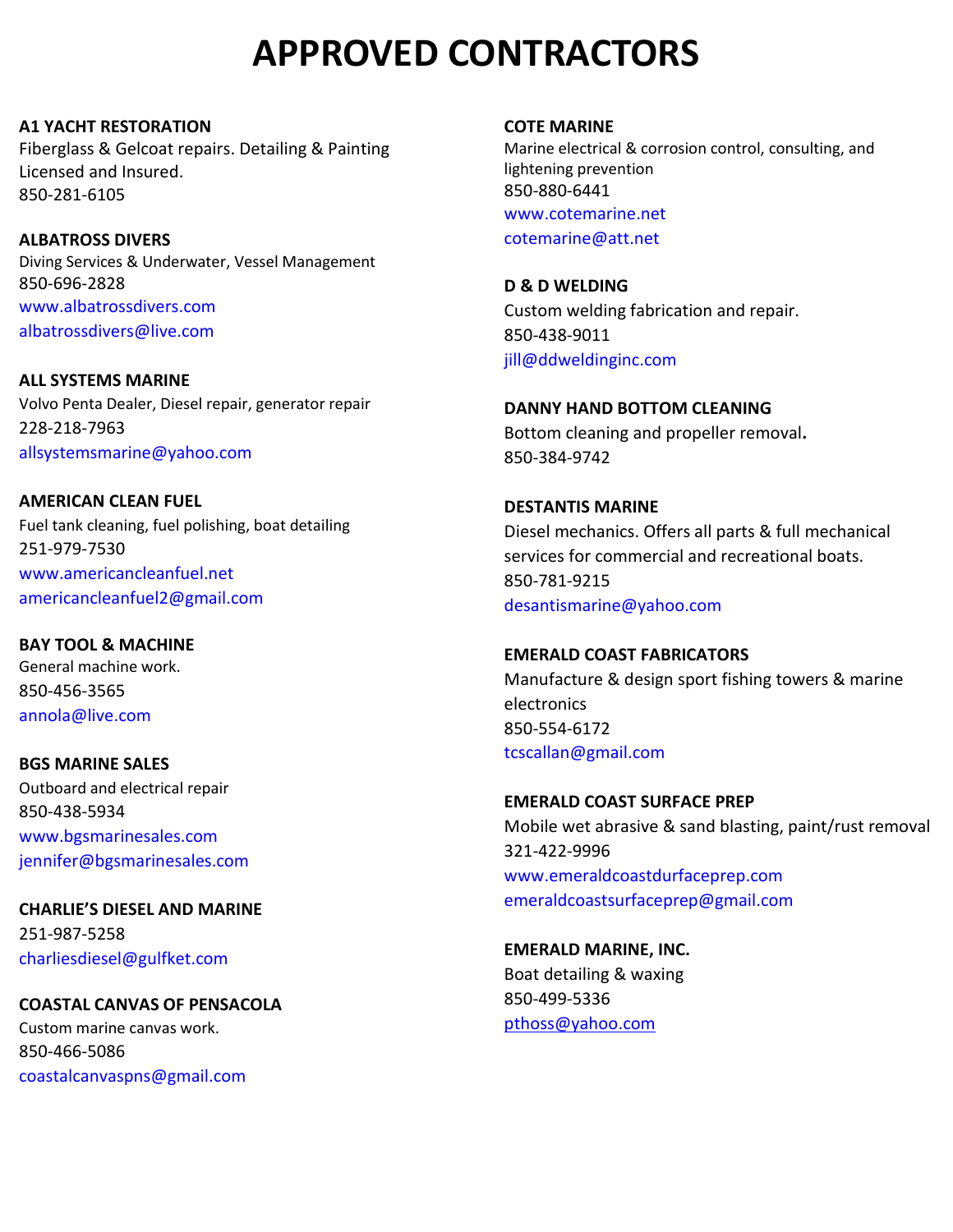#### **FLORIDA BOW THRUSTERS**

Thrusters and hydraulic platforms. 321-453-7070 [www.floridabowthrusters.com](http://www.floridabowthrusters.com/)

**FLUID METALWORKS, INC.** Sportfishing Towers 850-332-0103 infor@fluidmetalworks.comceprep@gmail.com

**GALATI YACHT SALES** 126 Harbor Blvd. Destin, FL 32541 850-650-7525 [www.galatiyachts.com](http://www.galatiyachts.com/) [dberry@galatihachts.com](mailto:dberry@galatihachts.com)

**GAUDET'S FLOORING, LLC** Flooring installation & repairs. Carpet, tile, vinyl planks, hardwood, etc. 850-470-4448 <http://www.facebook.com/Gaudets-Flooring->LLC-331192817689440 Gaudets-Flooring-LLC.business.site JWGaudet6298@gmail.com

# **GEORGES MARINE ELECTRONICS**

Electronics specialist. 850-456-4553 [www.georgesme.com](http://www.georgesme.com/) jerry@georgesme.com

**GLENN'S MAINTENANCE SERVICES**

Electronics and electrical repair 850-816-8673 [https://www.facebook.com/Glenns-Maintenance-](https://www.facebook.com/Glenns-Maintenance-Service-1790352307725770/)[Service-1790352307725770/](https://www.facebook.com/Glenns-Maintenance-Service-1790352307725770/) glennlieser@bellsouth.net

**IRENE'S BOAT DETAIL** Boat detailing interior and exterior, buff & wax 850-261-4900 [http://www.facebook.com/irenesboatdetail-](http://www.facebook.com/irenesboatdetail-269157863106374/)[269157863106374/](http://www.facebook.com/irenesboatdetail-269157863106374/)

### **JUSTIN PATE YACHT SERVICE**

Fiberglass fabrication & repair, paint & gel coat repair, electrical 850-777-1061 [jpate20@live.com](mailto:jpate20@live.com)

# **LUNDQUIST BOAT REPAIR**

Bottom painting, blister repair utilizing the Hotvac hull cure system, barrier coating, fiberglass repair and gel coating, teak wood re-varnishing, sailboat rigging, lifelines, hull, and deck restoration (awlgrip or gel-coating). 850-426-0714 sleevl@bellsouth.net

**MARINE MAX** New yacht sales, brokerage, parts, and service. 850-477-1122 [www.marinemax.com](http://www.marinemax.com/)

# **MARK'S MOBILE MARINE SERVICE**

Diesel and gasoline inboard, outboard repair or repower. Generator repair, repower, and sales. 850-760-2466 [www.marksmobilemarineserive.com](http://www.marksmobilemarineserive.com/) [markhyma1@gmail.com](mailto:arkhyma1@gmail.com)

**MCMILLAN MARINE, LLC**

Fuel polishing, tank cleaning, general yacht repair. 850-490-4679 [cleanfuelpolishing@gmail.com](mailto:cleanfuelpolishing@gmail.com) <https://mcmillan-marine.business.site/>

**PANHANDLE SHINE, LLC** Marine detailing and ceramic coatings

850-565-7362 [panhandleshinefl@gmail.com](mailto:panhandleshinefl@gmail.com)

**PANHANDLE MARINE** Diesel repair 850-572-8415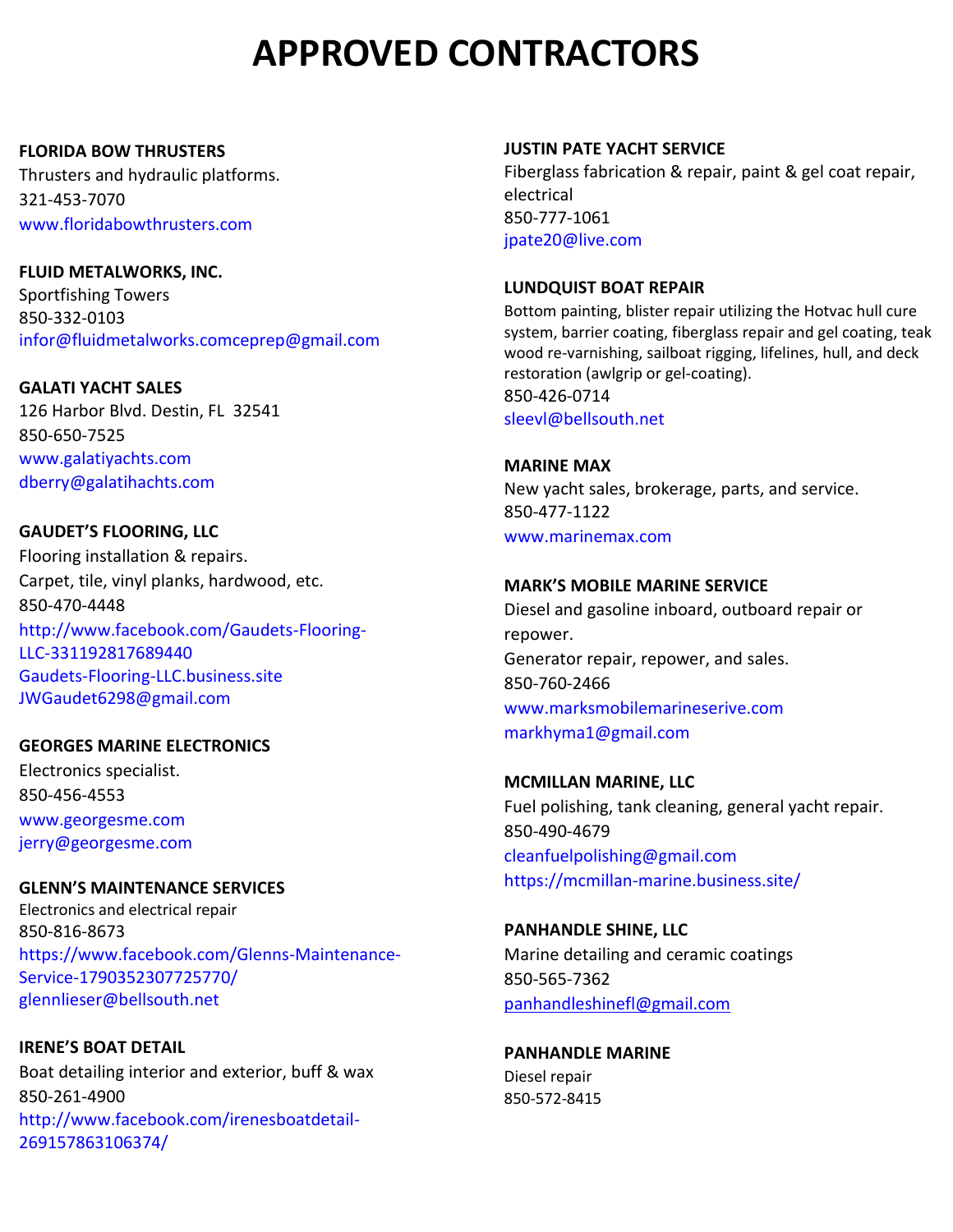#### **PETRUS MOBILE DETAILING**

Mobile detailing services marine, cars, trucks, and RVs 850-525-9626 Petrusmarine850@gmail.com

### **QCS MARINE**

Marine electronics & electrical, detailing, system & pump diagnostics, service work.850-479-6000

[www.qcsmarine.com](http://www.qcsmarine.com/) [mark@qcsmarine.com](mailto:mark@qcsmarine.com)

# **RIDGEBACK RENOVATIONS**

Fiberglass repair & paint, custom Flooring, countertops, interior refit. 850-712-3805 ridgebackrenovations@gmail.com

### **SALTY STRIPPERS**

Hull Cleaning, detailing, zinc inspection & replacement, property recovery, light salvage, emergency debris removal from running gear/props, hull inspection, underwater video & services. 850-741-9954 [saltystrippers@gmail.com](mailto:saltystrippers@gmail.com)

# **SAUNDERS YACHTWORKS**

Full-service yacht yard handling projects from routine maintenance to major refits and repowers. We specialize in diesel engines, Seakeepers, paint, fiberglass, carpentry, vessel systems, marine electronics, outboards, and more. 251-981-3700

[www.saundersyacht.com](http://www.saundersyacht.com/)

# **SAWYER'S DUSTLESS SANDBLASTING**

Dustless blasting for bottom paint removal & surface preparation for painting. Specializing in removal of antifouling paints on fiberglass and steel hull boats. 256-603-2550 cook.justinl@gmail.com

# **SCHURR SAILS**

Full-service sail loft, new sales, repairs & recuts, mainsail covers & stack packs, sail surveys for boat buyers. Pick up/drop off service available. Located 1.5 miles from the shipyard. 850-438-9354 [www.schurrsails.com](http://www.schurrsails.com/)

hunter@schurrsails.com

# **SEAHORSE MARINE TRAINING**

Bow to stern / mast to keel safety inspections. Fire system inspection & training with Coast Guard certification. Flotation safety devices, fire extinguisher 912-257-5152 [jiml@seahorsermarinetrainingl.com](mailto:jiml@seahorsermarinetrainingl.com) [www.s](http://www.facebook.com/)eahorsemarinetraining.com

# **SEA RESULTS, LLC**

AC & Refrigeration, Mechanical & Electrical, Advanced fiberglass/ epoxy repair, water maker systems, vessel delivery 100-ton captain 850-288-7360 [jfalfner77@gmail.com](mailto:jfalfner77@gmail.com)

### **SOUTHEASTERN MARINE POWER**

Engine, propulsion, & generator repair. Authorized Dealer for Cummins, Oran, Mercury, Zeus, John Deere, ZF, & Westerbeke 850-725-9700 [www.semarinepower.com](http://www.semarinepower.com/) swallace@semarinepower.com

### **SUPERIOR INTERIORS OF THE GULF COAST**

Custom marine upholstery shop. Enclosures, canvas, covers, cushions, shades, caret runners, & headliners. 850-912-6271 [www.superiorinteriorsg.wixsite.com/mysite](http://www.superiorinteriorsg.wixsite.com/mysite) [superiorigc@gmail.com](mailto:superiorigc@gmail.com)

### **TRP**

Welding repair and fabrication. 850-292-0768 [adenton62@mchsi.com](mailto:adenton62@mchsi.com)